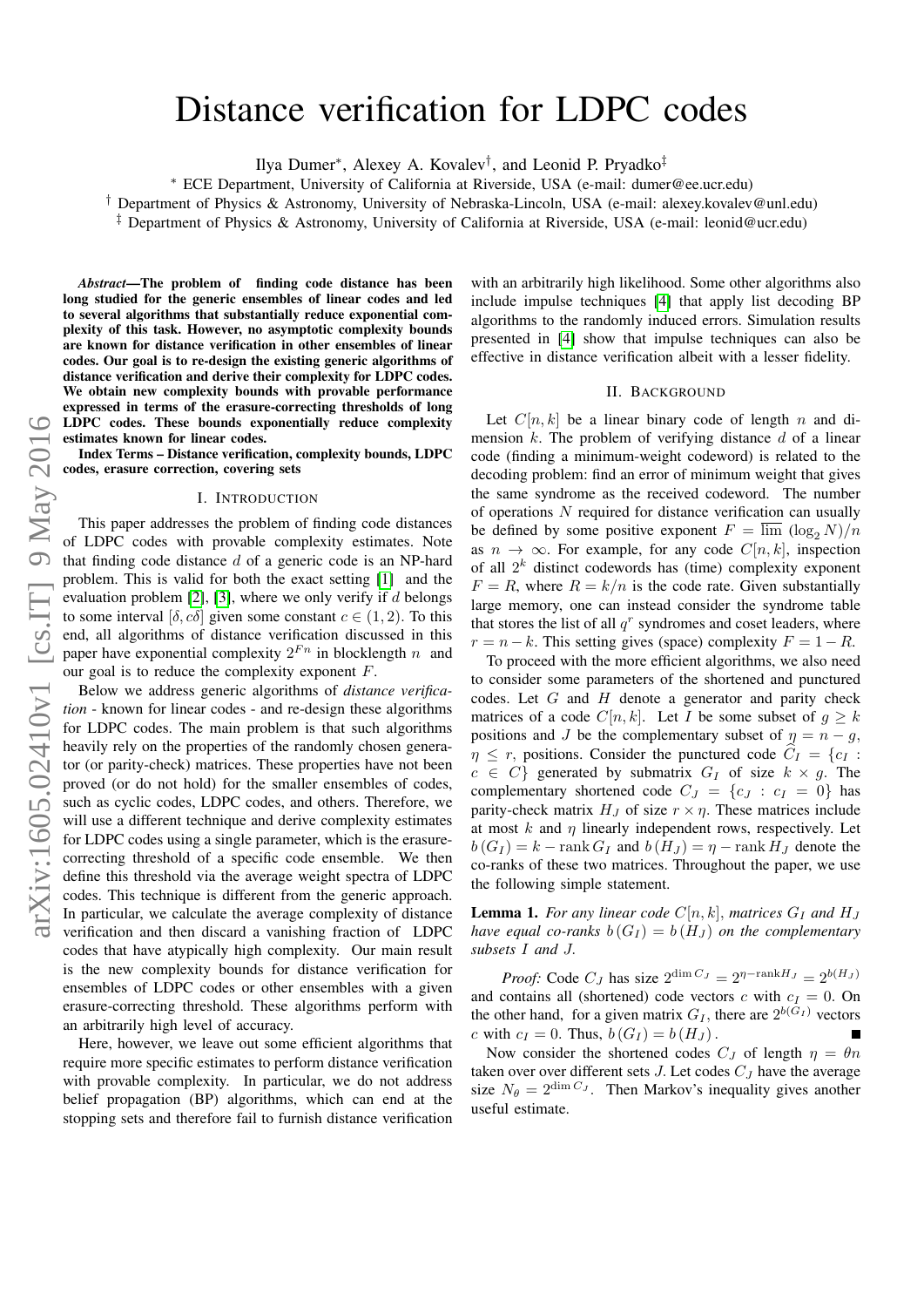# **Corollary 1.** For any subset J and any  $t > 0$ , at most a fraction  $\frac{1}{t}$  of the shortened codes  $C_J$  have size exceeding  $tN_{\theta}$ .

We will now consider two ensembles of regular LDPC codes. Ensemble  $\mathbb{A}(\ell, m)$  is defined by the equiprobable  $r \times n$ matrices H that have all columns of weight  $\ell$  and all rows of weight  $m = \ln/r$ . Below we take  $m > \ell > 3$ . This ensemble also includes a smaller LDPC ensemble  $\mathbb{B}(\ell, m)$  originally proposed by Gallager [\[5\]](#page-4-4). For each code in  $\mathbb{B}(\ell, m)$ , its paritycheck matrix H consists of  $\ell$  horizontal blocks  $H_1, ..., H_\ell$  of size  $\frac{r}{\ell} \times n$ . The first block  $H_1$  consists of m consecutive unit matrices of size  $\frac{r}{\ell} \times \frac{r}{\ell}$ . Any other block  $H_i$  is obtained by some random permutation  $\pi_i(n)$  of n columns of  $H_1$ . Ensembles  $\mathbb{A}(\ell, m)$  and  $\mathbb{B}(\ell, m)$  have similar spectra and achieve the best asymptotic distance for a given code rate  $1 - \ell/m$  among various LDPC ensembles studied to date [\[6\]](#page-4-5).

Note that LDPC codes are defined by non-generic, sparse parity check matrices  $H_J$ . Below we will relate the co-ranks  $b_J = b(H_J)$  of these matrices  $H_J$  to the erasure-correcting thresholds of LDPC codes. In doing so, we extensively use the average weight spectra derived for the ensemble  $\mathbb{B}(\ell, m)$ in [\[5\]](#page-4-4) and for ensemble  $\mathbb{A}(\ell, m)$  in [\[6\]](#page-4-5). We note, however, that this analysis can readily be extended to other ensembles with the known average weight spectra.

Let  $\alpha = \ell/m = 1 - R$ . For any parameter  $\beta \in [0, 1],$ consider the equation

$$
\frac{(1+t)^{m-1} + (1-t)^{m-1}}{(1+t)^m + (1-t)^m} = 1 - \beta \tag{1}
$$

that has a single positive root t. Also, let  $h(\beta)$  be the binary entropy function. Below we extensively use the parameter

$$
q(\alpha, \beta) = \alpha \log_2 \frac{(1+t)^m + (1-t)^m}{2t^{\beta m}} - \alpha m h(\beta), \quad (2)
$$

and also take  $q(\alpha, \beta) = -\infty$  if m is odd and  $\beta \geq 1 - \frac{1}{m}$ . Then Theorem 4 of [\[6\]](#page-4-5) shows that a given codeword of weight  $\beta n$ belongs to some code in ensemble  $\mathbb{A}(\ell, m)$  with probability  $P(\alpha, \beta)$  such that

$$
\lim_{n \to \infty} \frac{1}{n} \log_2 P(\alpha, \beta) = q(\alpha, \beta)
$$
 (3)

**Lemma 2.** *For any given subset J of size*  $\theta$ *n, where*  $\theta \leq 1$ *, codes*  $C_J(\ell, m)$  *of the shortened ensemble*  $\mathbb{A}_J(\ell, m)$  *have the average number*  $N_{\theta}$  *of nonzero codewords such that* 

<span id="page-1-0"></span>
$$
\lim_{n \to \infty} \frac{1}{n} \log_2 N_\theta = f(\theta) \tag{4}
$$

<span id="page-1-1"></span>
$$
f(\theta) := \max_{0 < \beta \le 1} \left\{ q\left(\alpha, \beta\theta\right) + \theta h(\beta) \right\} \tag{5}
$$

*Proof:* For any set  $J$  of size  $\theta n$ , consider codewords  $c$ of weight  $\beta \theta n$  that have support on J. For any  $\beta \in (0,1]$ , codes in  $\mathbb{A}_J(\ell, m)$  contain the average number  $N_\theta(\beta)$  =  $P(\alpha, \beta\theta)$   $\begin{pmatrix} \theta n \\ \beta\theta n \end{pmatrix}$  of such codewords c. Then

<span id="page-1-2"></span>
$$
\max_{0 < \beta \le 1} \frac{\log_2 N_\theta(\beta)}{n} \sim \max_{0 < \beta \le 1} \left\{ q\left(\alpha, \beta\theta\right) + \theta h(\beta) \right\} \tag{6}
$$

which gives asymptotic equalities [\(4\)](#page-1-0) and [\(5\)](#page-1-1).

#### III. DISTANCE VERIFICATION FOR LDPC CODES *A. Two main parameters for complexity estimates.*

Two essential differences separate LDPC ensembles from random codes in regards to complexity estimates. These differences are closely related to two parameters,  $\delta_*$  and  $\theta_*$ , which are the roots of the equations

<span id="page-1-4"></span>
$$
\delta_* : h(\delta_*) + q(\alpha, \delta_*) = 0
$$
  
\n
$$
\theta_* : f(\theta_*) = 0.
$$
\n(7)

Note that  $\delta_*$  is the average relative code distance in the ensemble  $\mathbb{A}(\ell, m)$ . Indeed, for  $\theta = 1$ , equality [\(6\)](#page-1-2) shows that the average number of codewords  $N_{\theta}(\beta)$  of length n and weight  $\beta n$  has asymptotic order

$$
\frac{1}{n}\log_2 N(\beta) \sim h(\beta) + q(\alpha, \beta)
$$
 (8)

For any code rate  $R = 1 - \ell/m$ ,  $\delta_*$  falls below the GV distance  $h^{-1}(1-R)$  of random codes (see [\[5\]](#page-4-4) and [\[6\]](#page-4-5) for more details). For example,  $\delta_* \sim 0.02$  for the A(3,6) ensemble of rate  $R =$ 1/2, whereas  $h^{-1}(0.5) \sim 0.11$ . The smaller distances  $\delta_*$  will reduce the complexity of distance verification.

Parameter  $\theta_*$  also plays a significant role in distance verification. Namely, consider a code ensemble  $\mathbb C$  of growing length  $n \to \infty$ . Let  $N_{\theta}$  be the number of nonzero codewords in the shortened codes  $C_J$  averaged over all codes  $C \in \mathbb{C}$  and all subsets J of size  $\theta$ n. Then we use the following statement.

<span id="page-1-3"></span>Lemma 3. *Let the ensemble* C *have a vanishing average number*  $N_{\theta} \rightarrow 0$  *of nonzero codewords in the shortened codes*  $C_J$  *of length*  $\theta n$ . Then most codes  $C \in \mathbb{C}$  correct most erasure *subsets* J, *with the exception of a vanishing fraction of codes* C *and subsets* J.

*Proof:* A code  $C \in \mathbb{C}$  fails to correct some erasure set J of weight  $\theta n$  iff code  $C_J$  has  $N_J(C) \geq 1$  nonzero codewords. Let  $M_{\theta}$  be the average fraction of such codes  $C_J$  taken over all codes C and all subsets J. Note that  $M_{\theta} \leq N_{\theta}$ . Per Markov's codes C and all subsets *J*. Note that  $M_{\theta} \le N_{\theta}$ . For Markov s<br>inequality, no more than a fraction  $\sqrt{M_{\theta}}$  of codes C may leave inequality, no more than a fraction  $\sqrt{M_{\theta}}$  of sets J uncorrected.

More generally, we say that an ensemble of codes  $\mathbb C$  has the erasure-correcting threshold  $\theta_*$  if  $N_\theta \to 0$  for any  $\theta < \theta_*$ and  $N_{\theta} \geq 1$  for any  $\theta > \theta_*$  on the sets J of size  $\theta n$ . Here ensembles  $\mathbb{A}(\ell, m)$  and  $\mathbb{B}(\ell, m)$  satisfy Lemma [3](#page-1-3) for any  $\theta < \theta_*$  of [\(7\)](#page-1-4). Thus,  $\theta_*$  serves as a lower bound on the erasure-correcting capacity of LDPC codes under ML decoding. Alternatively, one can use other thresholds, such as the threshold for message-passing algorithms. Note also that ensembles  $\mathbb{A}(\ell, m)$  and  $\mathbb{B}(\ell, m)$  are permutation-invariant and therefore yield the same fraction of uncorrected codes C for each erasure subset J. Then for any  $\varepsilon > 0$ , the bound  $N_J(C) \leq 2^{\varepsilon n}$  holds on *all* subsets J (except for a fraction of  $2^{-\varepsilon n}$  of codes C) as long as  $N_\theta \leq 1$ .

For LDPC codes,  $\theta_* < \alpha$ , where  $\alpha = 1 - R$  is the erasurecorrecting threshold for random linear codes. For example,  $\theta_* = 0.483$  for the ensemble  $\mathbb{A}(3,6)$  of LDPC codes. See also papers [\[7\]](#page-4-6)–[\[10\]](#page-4-7), where parameter  $\theta_*$  is discussed in a greater detail for both ML decoding and message-passing decoder.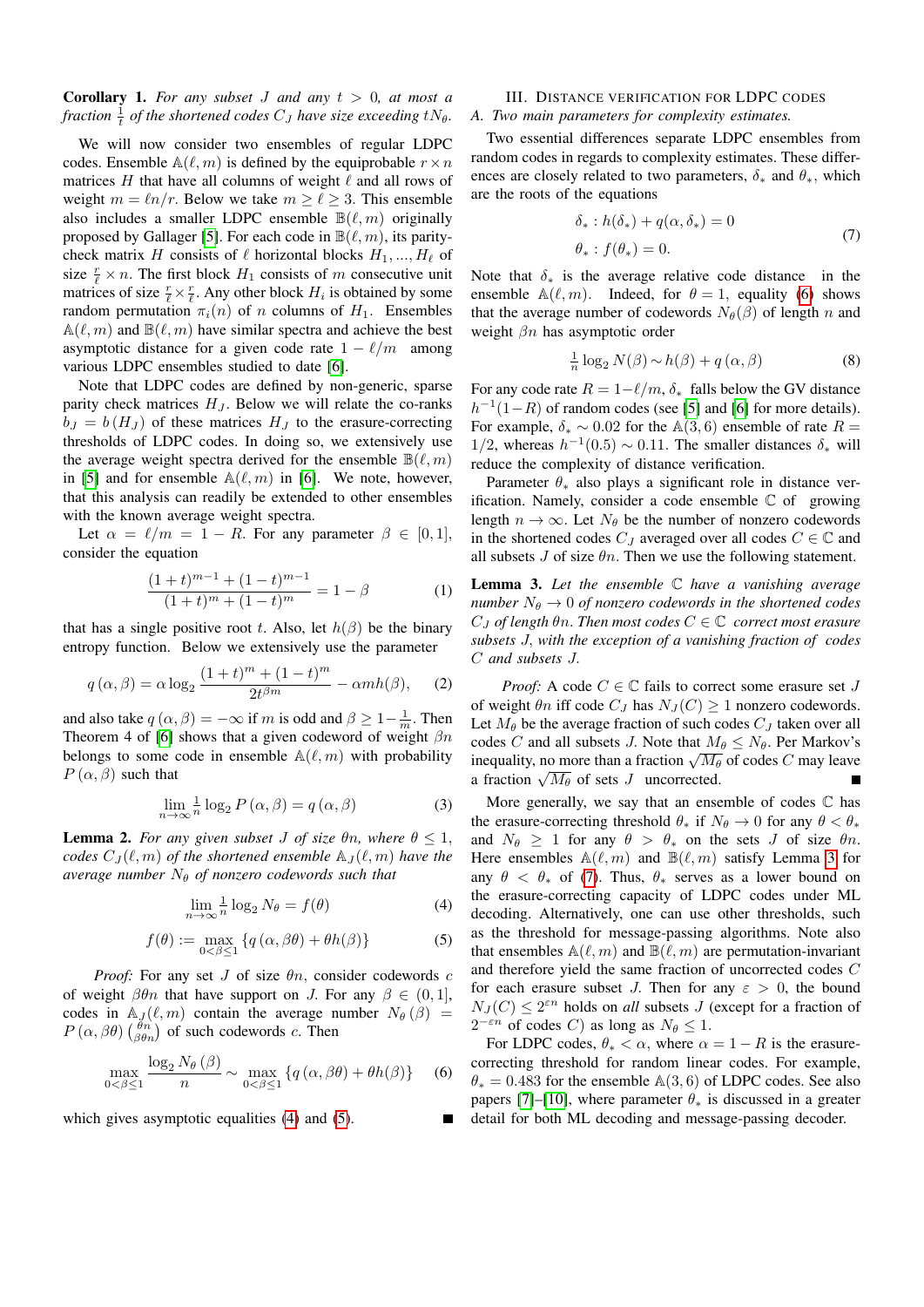The reduced erasure-correcting threshold  $\theta_*$  will increase complexity estimates for LDPC codes. In the sequel, we will show that the first factor (the smaller distance  $\delta_*$ ) outweighs the second factor (the smaller threshold  $\theta_*$ ) and reduces complexity of distance verification for LDPC codes.

## *B. Sliding window (SW) technique for LDPC codes*

This technique of [\[11\]](#page-4-8) decodes generic linear codes  $C[n, k, d]$  generated by the randomly chosen  $(Rn \times n)$  matrices G. Note that most such codes have full dimension  $k = Rn$ and meet the asymptotic GV bound  $d/n \rightarrow h^{-1}(1 - R)$ . It is shown in [\[11\]](#page-4-8) that nearly full decoding (that has error probability similar to that of ML decoding) can be performed for most codes  $C[n, k, d]$  with complexity of order  $2^{nR(1-R)}$ . Below we modify this algorithm for other ensembles of codes, such as  $\mathbb{A}(\ell, m)$  or  $\mathbb{B}(\ell, m)$ .

Proposition 1. *Consider any ensemble of codes* C *with an average relative distance* δ<sup>∗</sup> *and an erasure-correcting bound* θ∗. *For most codes* C ∈ C*, SW technique performs distance verification with complexity of exponential order*  $2^{Fn}$  *or less, where*

<span id="page-2-0"></span>
$$
F = (1 - \theta_*)h(\delta_*)
$$
\n(9)

*Proof:* Consider a sliding window  $I(i, s)$ , which is the set of s cyclically consecutive positions for some  $i = 0, \ldots, n-1$ . We choose  $s = (1 - \theta_* + \varepsilon)n$ , where  $\varepsilon > 0$  is a parameter such that  $\varepsilon \to 0$  as  $n \to \infty$ . A window  $I(i, s)$  can change its Hamming weight only by one when it moves from position i to  $i + 1$ ; thus any codeword c of weight  $d = \delta_* n$  has at least one window  $I(i, s)$  with the average Hamming weight  $v = \lfloor \delta_* s \rfloor$ . For each window I, we inspect all  $\overline{L} = \begin{pmatrix} s \\ v \end{pmatrix}$ vectors  $c_I$  of weight v. Here

$$
\frac{1}{n}\log_2 L \sim (1-\theta_*+\varepsilon)h(\delta_*)
$$

We then encode each vector  $c_I$  performing erasure correction on the complementary sets  $J = \overline{I}$  of size  $(\theta_* - \varepsilon)n$ . Thus, a typical vector  $c_I$  generates the average number  $N_\theta$  of nonzero codewords c<sub>J</sub>. Given L vectors c<sub>I</sub> and n sets  $I = I(i, s)$ , we obtain the average encoding complexity of  $n^3N_{\theta}L$ . Here we take the average over different codes  $C \in \mathbb{C}$ . Thus, at most a vanishing fraction  $n^{-1}$  of such codes have complexity above  $n^4 N_{\theta} L$  for all *n* subsets *I*. This gives [\(9\)](#page-2-0) as  $\varepsilon \to 0$ .

#### *C. Matching Bipartition (MB) technique for LDPC codes*

Below we briefly discuss MB-technique of [\[12\]](#page-4-9), [\[13\]](#page-4-10). It works for any linear code and yields the lowest asymptotic complexity for very high code rates  $R \to 1$ .

Proposition 2. *MB technique performs distance verification for a linear code of distance* δ∗n *with complexity of exponen*tial order  $2^{Fn}$ , where

<span id="page-2-1"></span>
$$
F = h(\delta_*)/2 \tag{10}
$$

*Proof:* To find an (unknown) vector e of weight  $d = \delta_* n$ , we use the "left" window  $I_\ell$  of length  $s_\ell = |n/2|$  starting in any position i and the complementary "right" window  $I_r$  of length  $s_r = \lfloor n/2 \rfloor$ . At least one choice of i gives the average

weights  $v_\ell = |d/2|$  and  $v_r = [d/2]$  for truncated vectors  $e_\ell$ and  $e_r$  in windows  $I_\ell$  and  $I_r$ . The number L of vectors  $e_\ell$  and  $e_r$  has the order of

$$
\frac{1}{n}\log_2 L \sim \frac{1}{n}\log_2\binom{s_r}{v_r} \sim h(\delta_*)/2
$$

We calculate the syndromes of all vectors  $e_{\ell}$  and  $e_r$  and try to match two vectors with equal syndromes. This matching is performed by sorting the elements of the combined set with complexity of order  $Ln \log_2 L$ , which gives exponent [\(10\)](#page-2-1).

Exponents [\(9\)](#page-2-0) and [\(10\)](#page-2-1) give the combined estimate

<span id="page-2-2"></span>
$$
F = \min\{(1 - \theta_*)h(\delta_*), h(\delta_*)/2\}
$$
 (11)

Here parameters  $\delta_*$  and  $\theta_*$  are defined for LDPC codes in [\(7\)](#page-1-4).

## *D. Covering set (CS) technique for LDPC codes*

This probabilistic technique was proposed in [\[14\]](#page-4-11) and has become a benchmark in cryptography since the classical paper [\[15\]](#page-4-12). It lowers complexity estimate [\(11\)](#page-2-2) for all but very high code rates  $R \rightarrow 1$ . CS technique has also been studied for distance verification of specific code families (see [\[16\]](#page-4-13) and [\[17\]](#page-4-14)); however, provable results [\[18\]](#page-4-15), [\[19\]](#page-4-16) are only known for generic random codes.

Below we choose any LDPC ensemble and describe CS technique in the following proposition.

Proposition 3. *Consider any code ensemble* C *with an average relative distance* δ<sup>∗</sup> *and an erasure-correcting bound* θ∗. *For most codes* C ∈ C*, CS technique performs distance verification or corrects up to* δ∗n *errors with complexity of order*  $2^{Fn}$  *or less, where* 

<span id="page-2-3"></span>
$$
F = h(\delta_*) - \theta_* h(\delta_*/\theta_*)
$$
\n(12)

*Proof:* Let *e* be some unknown codeword of weight *d* in a given code  $C \in \mathbb{C}$ . Alternatively, we can consider an error vector  $e$  of weight  $d$ . To find  $e$ , we repeatedly try to cover all d nonzero positions of e with some subsets  $J = \{i_1, ..., i_s\}$  of  $s = \theta n$  positions, where  $\theta = \theta_* - \varepsilon$  and  $\varepsilon \to 0$  as  $n \to \infty$ . To cover every possible  $d$ -set, we need no less than

$$
T(n, s, d) = \binom{n}{d} / \binom{s}{d}
$$

sets J. Below we randomly choose a larger number of

$$
T = T(n, s, d)n \ln n \tag{13}
$$

sets  $J$ . Following Theorem 13.4 of [\[20\]](#page-4-17) it is easy to see that  $T$ trials fail to yield such an  $(n, s, d)$ -covering with a probability less than  $e^{-n \ln n}$ .

Recall that  $N_{\theta} \rightarrow 0$  for the shortened codes  $C_I$ . Let  $C_I (b)$ be a code that contains  $2^b - 1$  nonzero codewords for some  $b = 0, ..., \theta n$ . Also, let  $\alpha_{\theta}(b)$  be the fraction of codes  $C_{J}(b)$ in the ensemble  $\mathbb{C}_J$ . Then

$$
N_{\theta} = \sum_{b=0}^{\theta n} (2^b - 1) \alpha_{\theta}(b)
$$
 (14)

A parity-check matrix  $H_J$  of any code  $C_J(b)$  has rank  $s - b$ and size  $r \times s$ , where  $r = n - k$  is the number of parity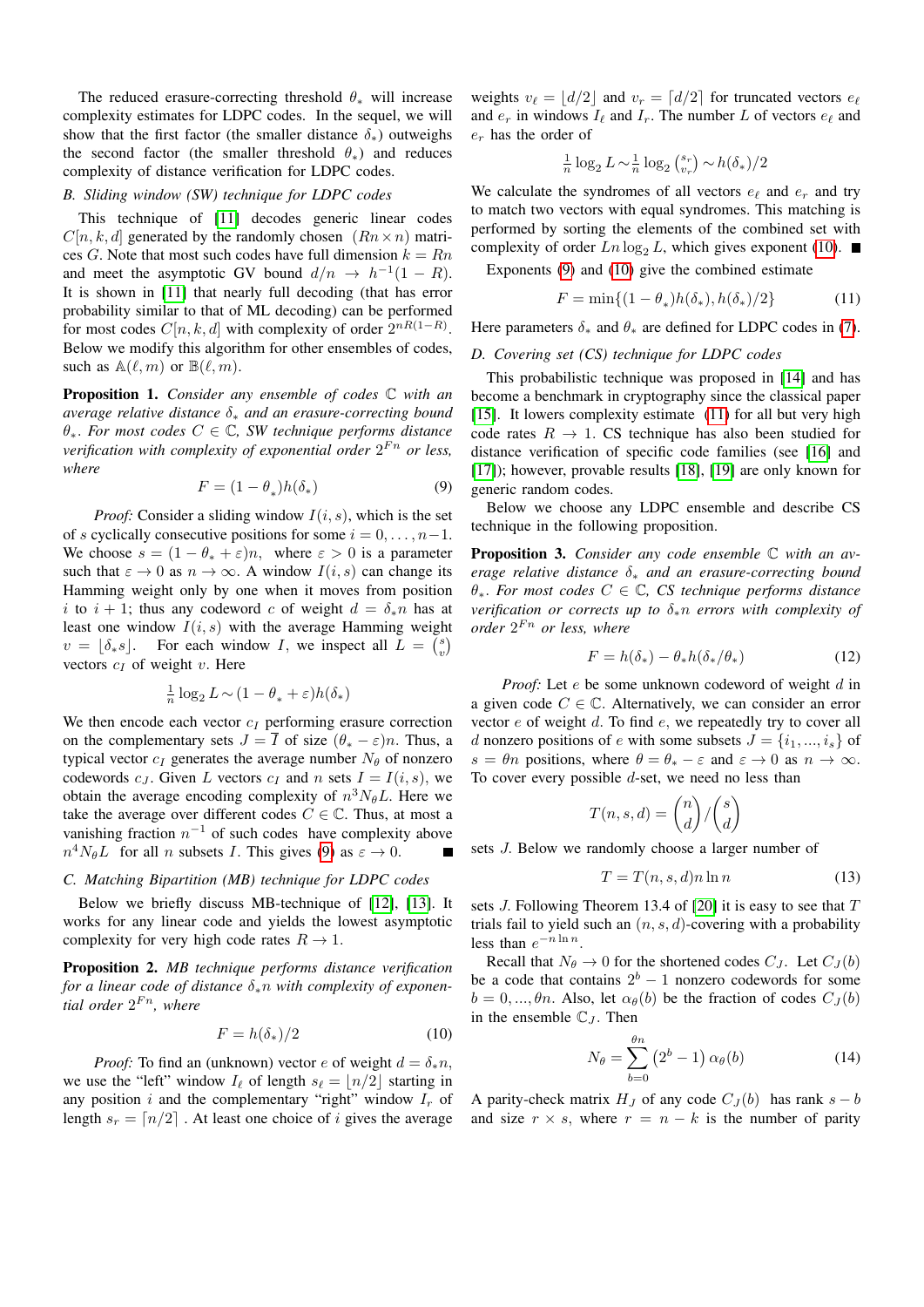checks. By Gaussian elimination, matrix  $H_J$  can be modified into a new  $r \times s$  matrix  $\mathcal{H}_J$  that includes b zero rows. We will also place  $s - b$  unit columns  $u_i = (0...01_i0...0)$  in the first positions  $i \in [1, s - b]$  of  $\mathcal{H}_J$ , and b other columns  $g_j$ in the last positions  $j \in [s-b+1, s]$ . Let  $v = He^T$  denote the syndrome of vector  $e$  (possibly modified by the Gaussian elimination procedure).

A. First, consider general error correction given a syndrome  $v \neq 0$ . If  $b = 0$  in a given trial J, then matrix  $\mathcal{H}_J$  has full rank and we obtain vector e of weight  $wt(v)$ . If  $b > 0$ , we assume that v contains only zero symbols in the last  $b$  positions. Then CS algorithm inspects all  $2^b$  linear combinations (LC) of the last columns  $g_j$ . Let  $LC(p)$  denote some LC that includes p columns. If  $LC(p) + v$  has weight w, we obtain vector e of weight  $w + p$  by adding w unit columns  $u_i$ .

The overall decoding algorithm successively tries to find a vector e of weight  $d = 1, 2,...$  For any given d, it runs over all subsets  $J$  and ends once we find a vector  $e$  of weight  $w+p=d$ . For any given code  $C_J(b)$ , this procedure includes one Gaussian elimination and up to b vector additions, which gives complexity  $\mathcal{D}_{\theta}(b) \leq n^3 + rb2^b \leq n^3 2^b$ . For a given set J, different codes  $C_I(b)$  yield the average complexity

<span id="page-3-0"></span>
$$
\mathcal{D}_{\theta}(J) \le \sum_{b=0}^{\theta n} n^3 2^b \alpha_{\theta}(b) = n^3 N_{\theta} + n^3 \tag{15}
$$

Thus, CS algorithm has the total average complexity  $\mathcal{D}_{ave}$  ∼  $n^{3}T$  for all T sets J. Then at most a vanishing fraction  $1/n$  of codes C have complexity  $\mathcal{D} \geq n^4T$ , which gives the exponent [\(12\)](#page-2-3) for the remaining codes in ensemble  $\mathbb C$  as  $n \to \infty$ .

B. Vector e forms a codeword with syndrome  $v = 0$ . Then any code  $C_J(0)$  has no nonzero codewords, and CS algorithm skips the above case  $b = 0$ . Also, we consider only  $2<sup>b</sup> - 1$ nonzero combinations  $LC(p)$  for the last b columns in any  $C_J(b)$ . Thus, we replace [\(15\)](#page-3-0) with a similar inequality

$$
\mathcal{D}_{\theta}(J) \le \sum_{b=1}^{\theta n} n^3 (2^b - 1) \alpha_{\theta}(b) \le n^3 N_{\theta} + n^3 \qquad (16)
$$

that satisfies complexity bound [\(12\)](#page-2-3).

*Remark.* The existing CS algorithms employ some stringent properties of random ensembles of linear codes. For example, the algorithm of [\[18\]](#page-4-15) uses the fact that most random binary  $r \times$ *n* matrices H, except an exponentially small fraction  $\binom{n}{r}^{1-c}$ for  $c > 1$ , have all  $r \times r$  submatrices  $H_J$  with nearly-full rank  $r - b$ , where

$$
0 \le b \le b_{\max} = \sqrt{c \log_2\binom{n}{r}} \tag{17}
$$

Thus, all shortened codes  $C_J$  have limited size  $2^b$  for most linear codes C. For LDPC codes, we use a slightly weaker condition. Our technique discards codes  $C_J$  of large size  $2^b$ that form an exponentially small fraction of all codes  $C_J$ .

Fig. [1](#page-3-1) summarizes complexity estimates for LDPC codes. For comparison, we also plot two generic exponents valid for most linear codes. Note that these codes meet the GV bound and have parameters  $h(\delta_*) = \theta_* = 1 - R$ . Then the

combination [\(11\)](#page-2-2) of SW and MB algorithms gives exponent  $F = \min\{R(1-R), (1-R)/2\}$ , whereas exponent [\(12\)](#page-2-3) of CS algorithm reads as  $F = (1 - R) [1 - h (\delta/(1 - R))]$ . For LDPC codes, we similarly consider the exponents [\(11\)](#page-2-2) and [\(12\)](#page-2-3). Here we consider ensembles  $\mathbb{A}(\ell, m)$  or  $\mathbb{B}(\ell, m)$  for various LDPC  $(\ell, m)$  codes with code rates ranging from 0.125 to 0.8. With the exception of low-rate codes, all LDPC codes of Fig. [1](#page-3-1) achieve a substantial reduction in complexity exponent for distance verification compared to the generic linear codes.



<span id="page-3-1"></span>Fig. 1. Complexity exponents for the binary codes meeting the GV bound and for some  $(\ell, m)$ -regular LDPC codes as indicated. Abbreviation "SW or MB" stands for the Sliding Window or Matching Bipartition techniques (marked with filled boxes), and "CS" stands for the Covering-Set technique (marked with empty circles).

#### IV. FURTHER EXTENSIONS

In this paper, we study provable algorithms of distance verification for LDPC codes and derive complexity estimates using only the relative distance  $\delta_*$  and the erasure-correcting threshold  $\theta_*$  averaged over a given ensemble of codes. For LDPC codes, these algorithms exponentially reduce generic complexity estimates known for random linear codes. More generally, this approach can be used for any ensemble of codes with a given erasure-correcting threshold.

One particular extension is any ensemble of irregular LDPC codes with the known parameters  $\delta_*$  and  $\theta_*$ . Note that parameter  $\theta_*$  has been studied for both ML decoding and message-passing decoding of irregular codes [\[7\]](#page-4-6), [\[8\]](#page-4-18), [\[10\]](#page-4-7). For ML decoding, this parameter can also be derived using the weight spectra obtained for irregular codes in papers [\[21\]](#page-4-19), [\[22\]](#page-4-20).

Another direction is to design more advanced algorithms of distance verification for LDPC codes. Most of such algorithms known to date for linear  $[n, k]$  codes combine Matching Bipartition (MB) techniques with the Covering Set (CS) algorithms. In particular, the algorithm of [\[23\]](#page-4-21) first applies CS technique seeking some slightly corrupted information set of k bits. It also tries to select some small subset of  $\Delta$  parity bits, every time assuming that these bits are error-free. Then MB technique is applied to correct information bits in the